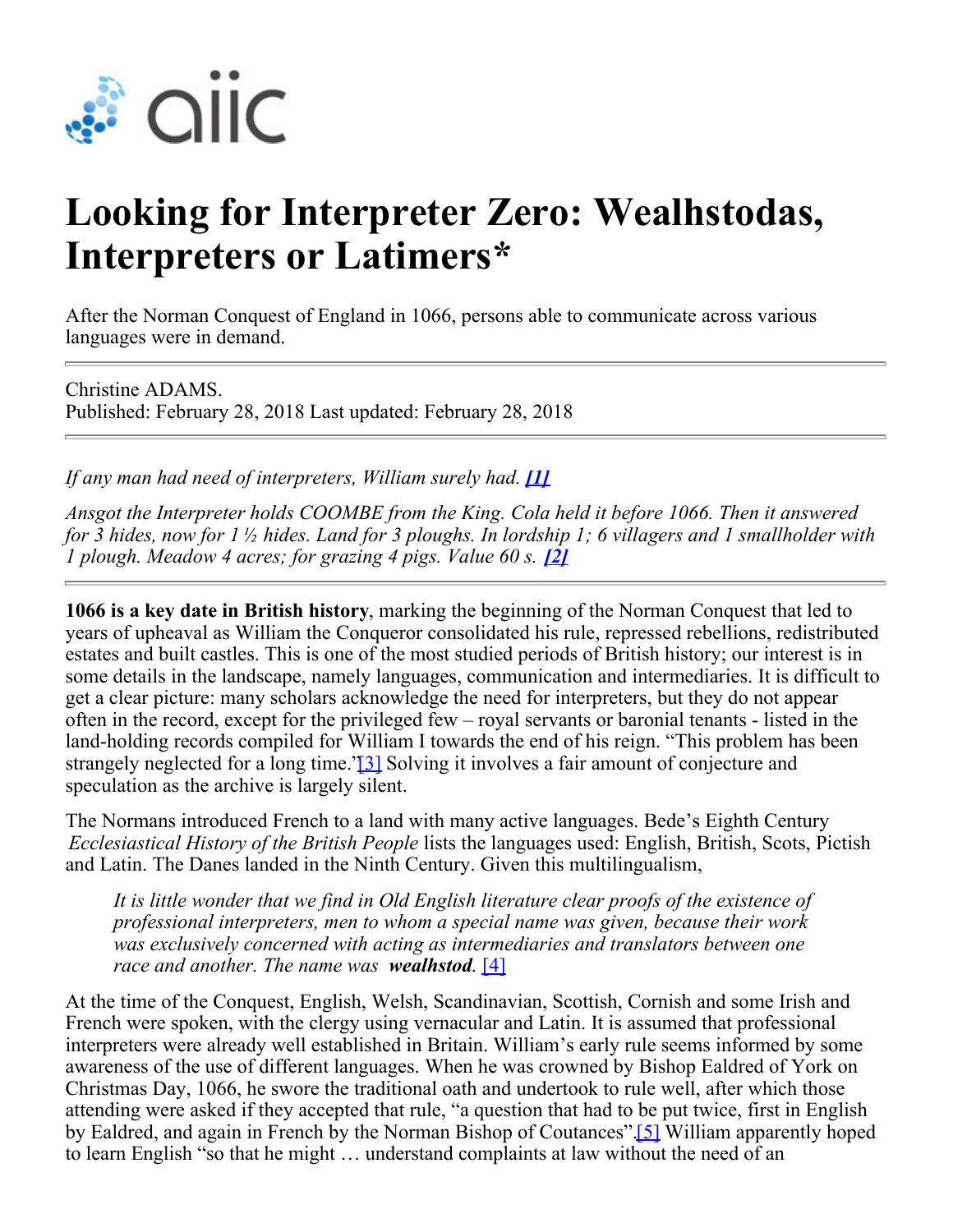interpreter" $[6]$ , but there were too many other claims on his time and attention.

The question is, then, how a culture used to multilingualism and interpreters adjusted to a new ruling class and a shift in official languages. One interesting feature of this invasion is that the conquering and the conquered had much in common: both England and Normandy were part of the western Christian world under the papacy, their aristocracies shared a culture and

*… on both sides of the Channel, for all that in England Anglo-Saxon [English] was used extensively as the language of government, Latin stood at the head of the hierarchy of languages.* [\[7\]](https://aiic.net/authoring/new#_ftn7)

This may have influenced the nature of the Normans' settlement once the conquerors had dealt with resistance to their rule - rebellions were harshly dealt with, especially in the north of England. By 1075 the opponents to the Normans had been largely repressed, and there was a new ruling class largely made up of the thousands who had followed William across the Channel. French and Latin became the official languages of his new kingdom, with French spoken at the royal court and on the battlefield, and Latin in church and in court (though French was probably used there too).

The sense is that French, Latin and English became the main vehicles of communication across social classes and peoples, though local communities retained their vehicular languages. The church and armies needed interpreters, who also enabled exchanges between lords and vassals, rulers and the ruled. Upper-class French speakers learned some English, and wealthy native English speakers picked up some French, but the same is not true of less privileged people, including minor members of the clergy, who were largely monoglot and aware of the prestige and social power of French.[\[8\]](https://aiic.net/authoring/new#_ftn8)

We have an unlikely indication of the high status attached to French in the life-story of the recluse Wulfric of Haselbury (c. 1090-1125). Brihtric, the parish priest and rector of Haselbury, was incensed when Wulfric cured a deaf-and-dumb youth, enabling him to speak not just English but French too.

*To a stranger, whose tongue it would have been enough to open, you have kindly given the use of two languages, while to me, who am forced to remain dumb in the presence of the bishop and archdeacon, you have never imparted a word of French. [\[9\]](https://aiic.net/authoring/new#_ftn9)*

Unlike Brihtric, Wulfric could speak French and was literate. Lower down the social scale, French, and the Norman ruling class, were alien and inaccessible. That is why members of the upper clergy needed interpreters to communicate with the likes of parish priests.

In July 1114, Roger, Bishop of Salisbury, made a grant of land to the priory in Dorset. His witnesses included one Richard Latemarus who reappears in a later charter which mentions land he had been given by William de Londres and his son, Maurice, "no doubt for his service as their latimer".[\[10\]](https://aiic.net/authoring/new#_ftn10) (The term is a corruption of 'Latiner' which came to mean 'interpreter'.) The de Londres would have needed him because they had responsibilities for guiding the royal army through South Wales and could not have managed without an interpreter with Welsh, French and English. There were broader communication problems in Wales, where the barons were outnumbered by "their native vassals, by their servants and the underlings, with whom they could not hold communication except through interpreters."[\[11\]](https://aiic.net/authoring/new#_ftn11) Such intermediaries were required in Wales and along the Welsh border for some 200 years.

Constance Bullock-Davies, who unearthed evidence of interpreters in Wales, did so because she had a literary project: her interest was in finding linguists in Wales who were responsible for the transmission of Celtic material to the authors of French and Anglo-Norman romances. This interest explains her focus on royal or baronial interpreters who would have met with major poets. Hirokazu Tsushurima took a broader view of the profession in post-Conquest England. Both consulted the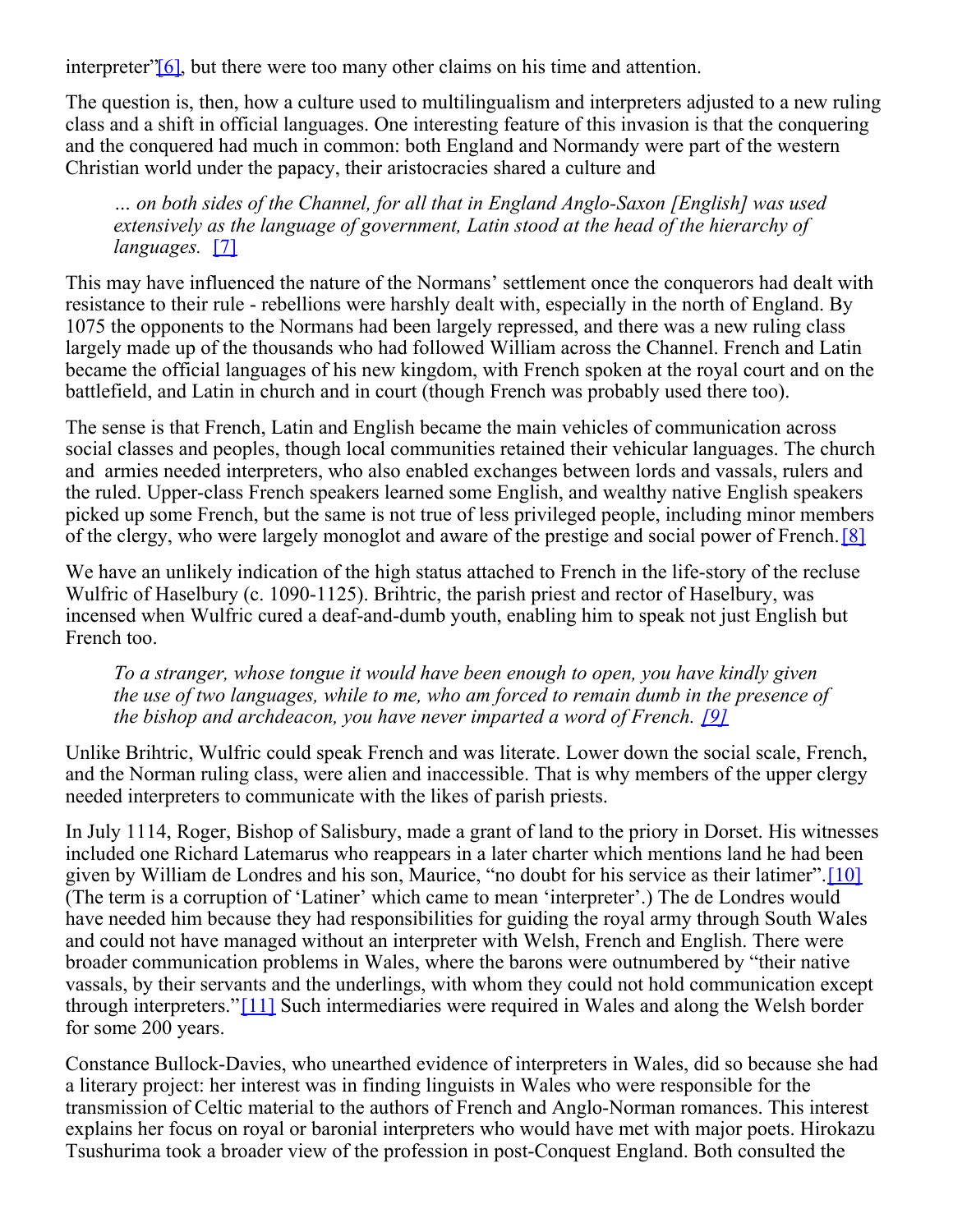*Domesday Book*, the ambitious record of land and livestock holdings and their values that was produced for William I after a 1085-6 survey of much of England and parts of Wales carried out by royal officers. The main purpose of this exercise was to establish the tax liabilities of property owners, but the written account holds a wealth of information, albeit in a form that is opaque to the uninitiated. Over 250 000 people are listed, and reference is made not only to the wealthy landed institutions and people, but to other occupations and offices, including twelve interpreters. Two Latin terms are used to describe them: *latinarius* or *interpres*, translated as "latimer" or "interpreter".

These men may have served as intermediaries in a number of ways: as military guides, Latin translators, interpreters in court, or assisting in the oral transactions of royal or seigneurial business. The *Domesday Book* commissioners themselves probably needed interpreters: those responsible for gathering information for the Domesday Survey worked with juries made up of French– and English– speakers. Some *Domesday Book* entries provide clues as to the lives of these interpreters: David the Interpreter in Dorset leased his land from Hugh of Ivry and other Frenchmen; he was a minor tenant-in-chief and interpreted for the king.[\[12\]](https://aiic.net/authoring/new#_ftn12) Gilbert Latimer, a Frenchman, held land of the Abbot of Abingdon in Oxfordshire; he served his lord, the abbot, as knight and interpreter.[\[13\]](https://aiic.net/authoring/new#_ftn13) Robert Latimer, an Englishman, differs from his fellow interpreters who were small landholders. He had significant holdings in Kent and served as an intermediary between the lord of the manor and the village community[.\[14\]](https://aiic.net/authoring/new#_ftn14) Then there is the intriguing case of undeclared occupation of land in Farnham, Essex, where "a free man held 30 acres. Now Ralph Latimer holds (them), but he concealed the fact so he has given a pledge."[\[15\]](https://aiic.net/authoring/new#_ftn15) (Presumably he had undertaken to be honest thenceforth.)

These men and the few others who appear in other contemporary documents stand for the countless interpreters who provided language services under the Normans, following on from, or working alongside, intermediaries between other languages. They provided a channel of communication between rulers and the ruled until time and assimilation meant that one official language prevailed. That was never going to be French: some twenty thousand Continental settlers were not in a position to impose their version of French on people who could adjust to multilingualism when necessary. What they did instead profoundly affects the English language as it was and is spoken, which is another indication of the abiding significance of the Norman Conquest.

\* With thanks to Paul Russell, Professor of Celtic, Department of Anglo-Saxon, Norse and Celtic, English Faculty, University of Cambridge.

You can find all chapters of *Looking for Interpreter Zero* **[here](https://aiic.net/search/tags/interpreter-zero)**.

## **References**

[1] Bullock-Davies, C. 1966. Professional Interpreters and the Matter of Britain. University of Wales Press, Cardiff. p 8

- [\[2\]](https://aiic.net/authoring/new#_ftnref2) Morris, J. General Ed. 1983 Surrey. Phillimore, Chichester. 36 (8) (I hide = 120 acres)
- [\[3\]](https://aiic.net/authoring/new#_ftnref3) Tsurushima, H. 1996. Domesday Interpreters. Anglo-Norman Studies, Vol 18, pp 201-22.
- [\[4\]](https://aiic.net/authoring/new#_ftnref4) Bullock-Davies. pp 7-8
- [\[5\]](https://aiic.net/authoring/new#_ftnref5) Morris, M. 2013. The Norman Conquest. Windmill Books, London. p 199
- [\[6\]](https://aiic.net/authoring/new#_ftnref6) Bullock-Davies. p 9
- [\[7\]](https://aiic.net/authoring/new#_ftnref7) Golding, B. 1994. Conquest and Colonisation: the Normans in Britain, 1066-1100. St Martin's